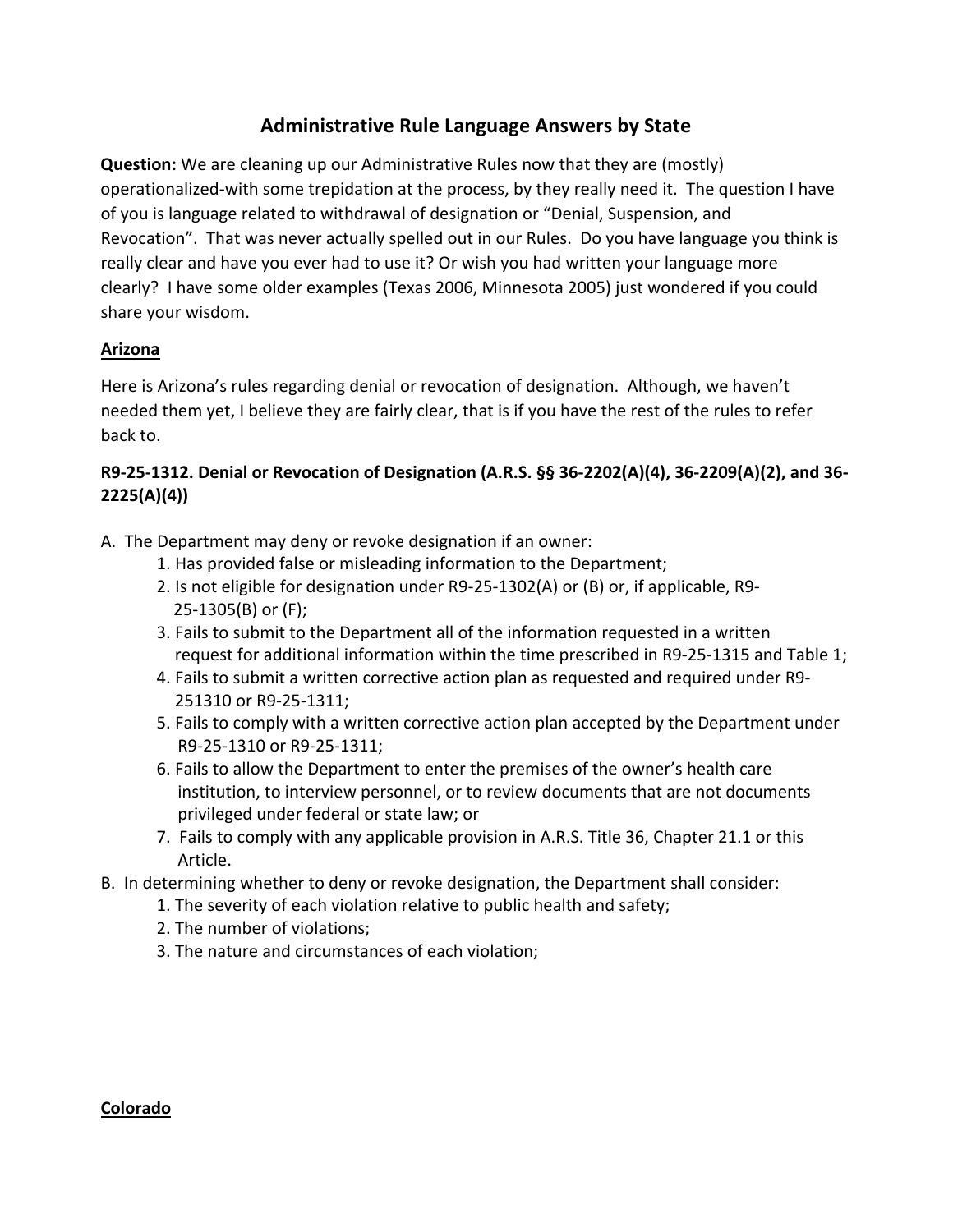I'm including our language on all discipline since it is inter-related. And yes we have had to use it. While we have never had to actually go to court, we have used the rules to have frank discussions with facilities about what will happen next when we move toward a denial or revocation. The reality of that process is somewhat ugly and potentially very public. It costs time, money and does not necessarily get us all to our common goal which is great trauma care. In light of those discussions we have had several facilities withdraw applications entirely and drop out of the system for a while or permanently. We have had other facilities request that their application and site review be considered for a lower level of designation than originally planned.

Basically, I think these rules work pretty well. I wish we had the power to do a conditional designation, but our statute does not authorize us to do so. Instead, we have to designate or deny. If we designate a facility that has a less than stellar review, then it is still for a full three years, with a plan of correction and a re-review in a year. The clear expectation is that all criteria will be met at the re-review or the department will move toward revocation.

The full citation is 6 CCR 1015-4, Chapter Three -Designation of Trauma Facilities

"302. Enforcement and Disciplinary Process

1. Unscheduled or Interim, Focused or Re-Reviews

A. At any time the department may require and conduct an unscheduled or interim, focused or rereview of a currently designated facility based upon, but not limited to, the following criteria: (1) Recent review results,

(2) A complaint, or

(3) Monitoring of the EMTS system.

2. Plans of Correction

A. Prior to making a designation decision, or after an unscheduled or interim, focused or rereview, the department shall require a plan of correction from any facility with review deficiencies and/or met with reservations.

B. A plan of correction shall include, but not be limited to, the following:

 $(1)$  Identification of the problem(s) with the current activity and what the facility will do to correct each deficiency,

(2) A description of how the facility will accomplish the corrective action,

(3) A description of how the facility will monitor the corrective action to ensure the deficient practice is remedied and will not recur,

(4) A timeline with the expected implementation and completion date. Completion date is the date that the facility deems it can achieve compliance.

C. Completed plans of correction shall be:

(1) Submitted to the department in the form and manner required by the department,

(2) Submitted within thirty (30) calendar days after the date of the department's written notice of deficiencies and/or criteria identified as met with reservations when areas of non-compliance with rules pertaining to the designation of trauma centers have been identified, and

(3) Signed by the facility administrator and facility trauma director.

D. The department has the discretion to approve, modify or reject plans of correction.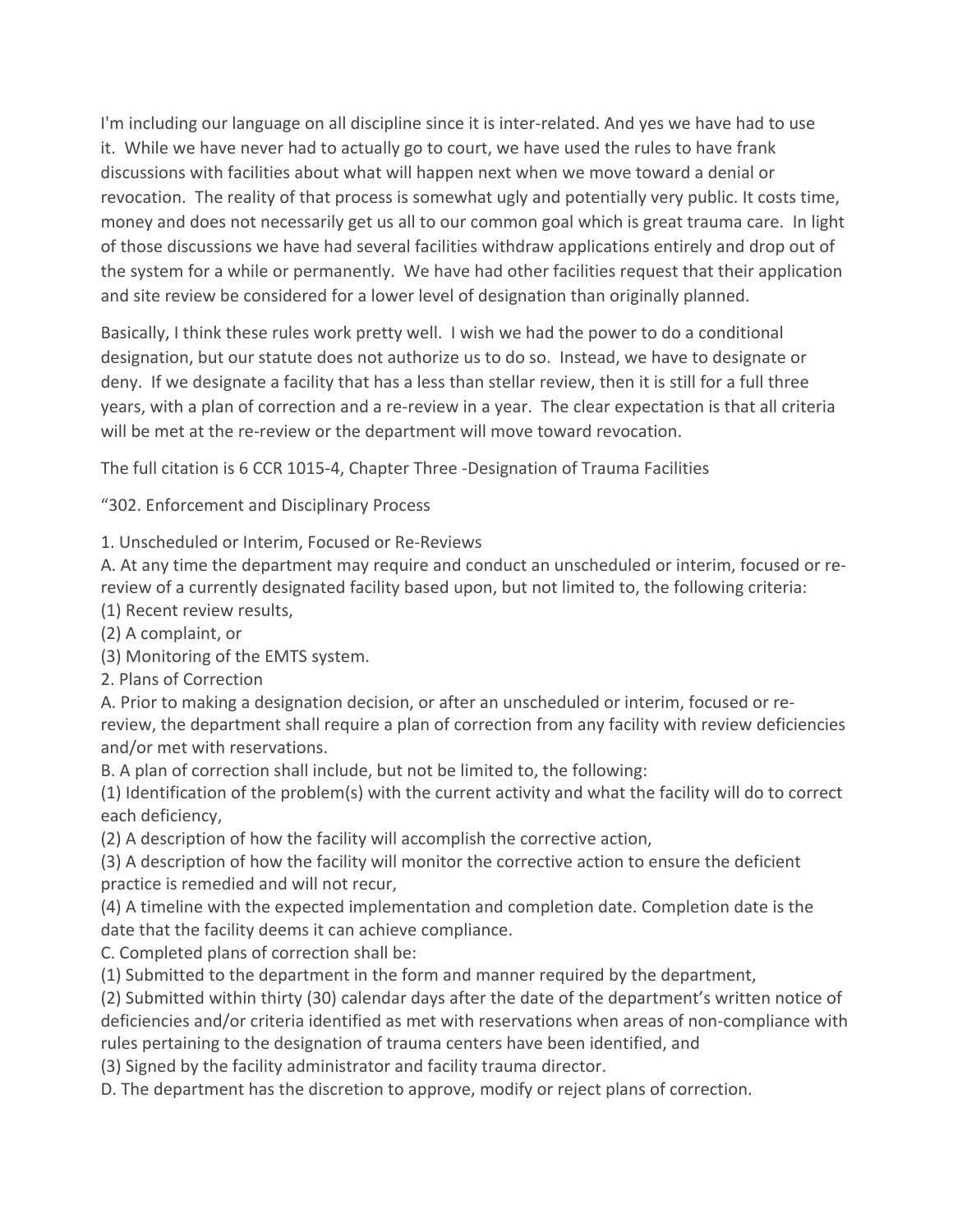Code of Colorado Regulations 31

 $(1)$  If the plan of correction is accepted, the department shall notify the facility by issuing a written notice of acceptance within thirty (30) calendar days of receipt of the plan.

(2) If the plan of correction is unacceptable, the department shall notify the facility in writing, and the facility shall re-submit changes to the department within fifteen (15) calendar days of the date of the written notice.

(3) If the facility fails to comply with the requirements or deadlines for submission of a plan or fails to submit requested changes to the plan, the department may reject the plan of correction and impose disciplinary sanctions as set forth below.

(4) If the facility fails to timely implement the actions agreed to in the plan of correction, the department may impose disciplinary sanctions as set forth below.

3. Re-Review Fee Structure

A. In the event the department designates a facility with a required interim, focused or re-review per Section 302.1.A.(1) above, the facility shall submit the required fee in the manner specified by the department. The methodology used to determine the re-review fee for an existing facility is: Levels I and II:

100% of costs of review team excluding state observer time Levels III through V:

75% of costs of review team excluding state observer time

B. These fees shall apply to all on-site trauma re-reviews conducted subsequent to the effective date of these rules.

4. Denials

A. The department may deny an application for Level I-V designation to a new, replacement or existing facility for reasons including, but not limited to, the following:

 $(1)$  The facility does not meet the criteria for designation as set forth in these regulations,

(2) The facility's application or accompanying documents contain a false statement of material fact,

(3) The facility refuses any part of an on-site review,

(4) The facility's failure to comply with or to successfully complete a plan of correction, or

(5) The facility is substantially out of compliance with any of the department's regulations.

B. If the facility does not meet the level of designation criteria for which it has applied, the department may recommend designation at a lesser level. Such action, unless agreed to by the applicant, shall represent a denial of the application.

C. If the department denies an application for designation or waiver, the department shall provide the facility with a notice explaining the basis for the denial. The notice shall also inform the facility of its right to appeal the denial and the procedure for appealing the denial.

Code of Colorado Regulations 32

D. Appeals of departmental denials shall be conducted in accordance with the State Administrative Procedure Act, Section 24-4-101, et seq., C.R.S.

5. Revocation or Temporary Suspension

A. The department may revoke the designation of a facility if any owner, officer, director, manager, or other employee:

(1) Fails or refuses to comply with the provisions of these regulations,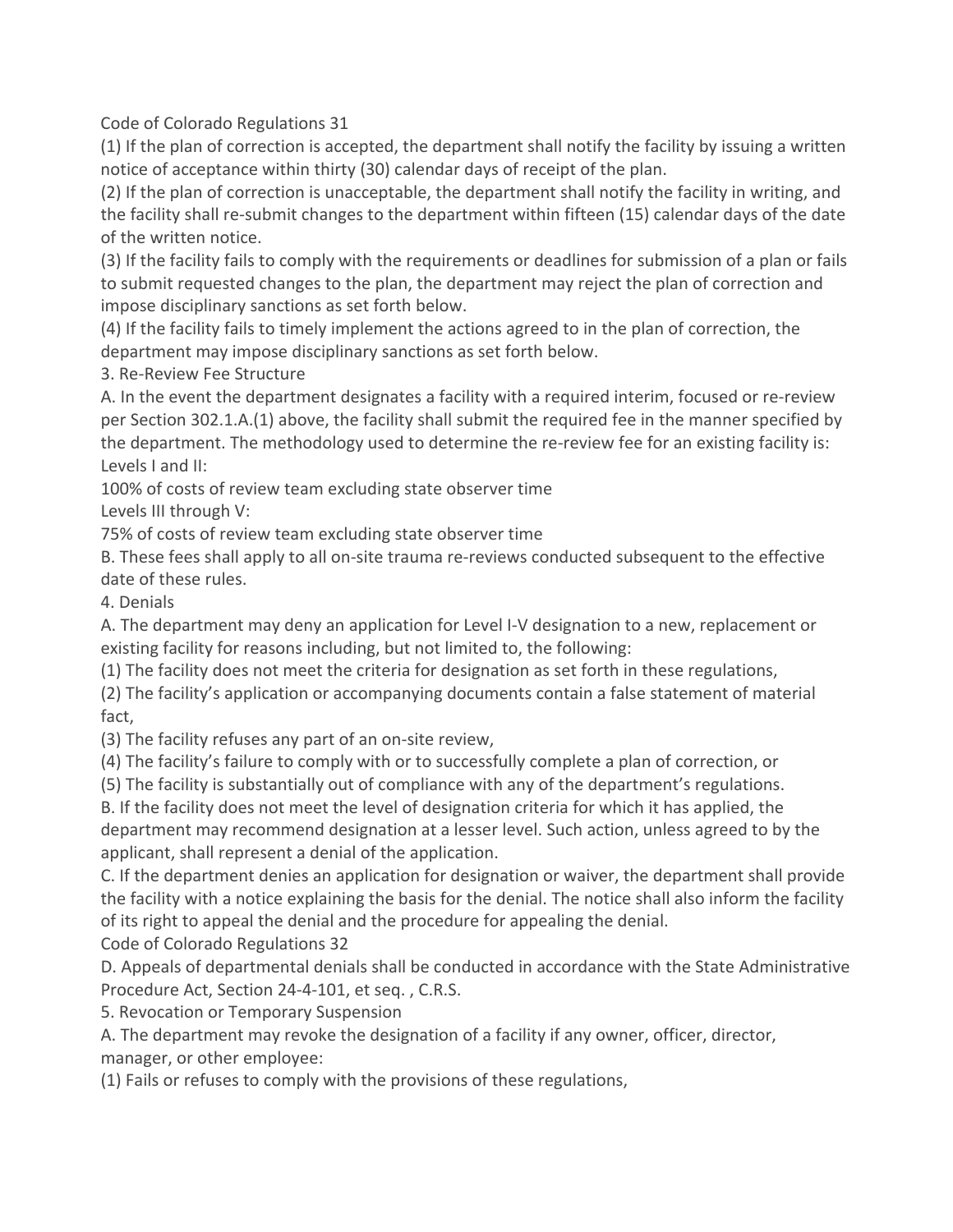(2) Makes a false statement of material fact about facility capabilities or other pertinent circumstances in any record or in a matter under investigation for any purposes connected with this chapter,

(3) Prevents, interferes with, or attempts to impede in any way, the work of a representative of the department in implementing or enforcing these regulations or the statute,

(4) Falsely advertises or in any way misrepresents the facility's ability to care for trauma patients based on its designation status,

(5) Is substantially out of compliance with these regulations and has not rectified such noncompliance,

(6) Fails to provide reports required by the registry or the state in a timely and complete fashion, or

(7) Fails to comply with or complete a plan of correction in the time or manner specified.

B. If the department revokes or temporarily suspends a designation or waiver, it shall provide the facility with a notice explaining the basis for the action. The notice shall also inform the facility of its right to appeal and the procedure for appealing the action.

C. Appeals of departmental revocations or suspensions shall be conducted in accordance with the State Administrative Procedure Act, Section 24-4-101, et seq., C.R.S.

6. Summary Suspension

A. The department may summarily suspend a designation or waiver if it finds, after investigation, that a facility has engaged in a deliberate and willful violation of these regulations or that the public health, safety, or welfare requires immediate action.

B. If the department summarily suspends a designation or waiver, it shall provide the facility with a notice explaining the basis for the summary suspension. The notice shall also inform the facility of its right to appeal and that it is entitled to a prompt hearing on the matter.

C. Appeals of summary suspensions shall be conducted in accordance with the State

Administrative Procedure Act, Section 24-4-101, et. seq., C.R.S.

7. Redesignation at a lesser level

Code of Colorado Regulations 33

A. The department may determine that a facility be redesignated at a lesser level due to the facility's inability to meet the designation criteria at its current level, notwithstanding any waiver previously granted.

B. If the department seeks to redesignate the facility, it shall provide the facility with a notice explaining the basis for its action. The notice shall also inform the facility of its right to appeal and the procedure for appealing the action.

C. Appeals of involuntary redesignation shall be conducted in accordance with the State Administrative Procedure Act, Section 24-4-101, et. seq., C.R.S."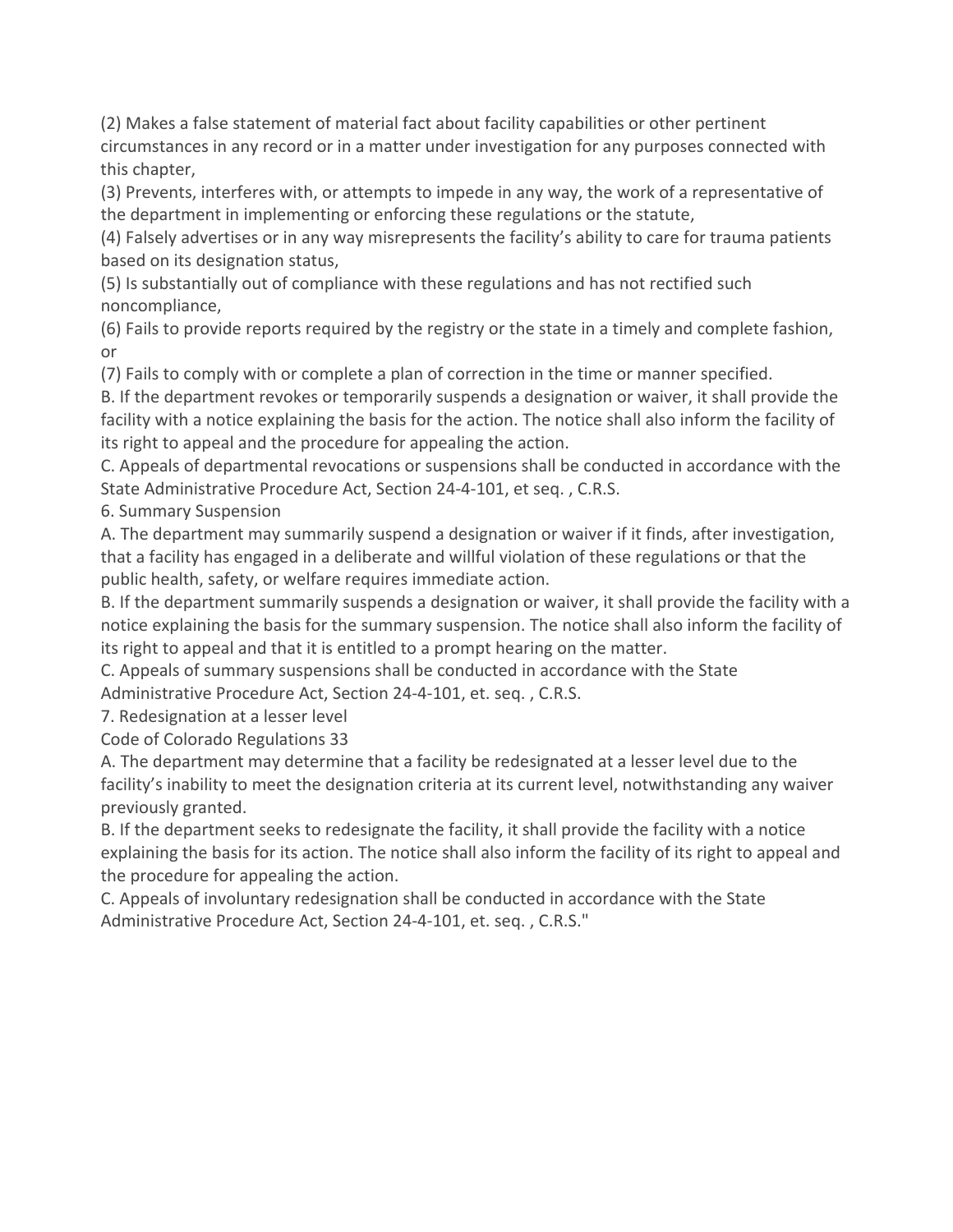### **Idaho**

Here is Idaho's. Ours is pretty straight forward. Since we just started designating, we have not had to use it yet.

REVOCATION AND SUSPENSION.

01. Revocation. The TSE Council may revoke the designation of a center or a waiver when an owner, officer, director, manager, or other employee: (3-24-16)

a. Fails or refuses to comply with the provisions of these rules; (3-24-16)

b. Makes a false statement of material fact about the center's capabilities or other pertinent circumstances in any record or matter under investigation for any purposes connected with these rules; (3-24-16)

c. Prevents, interferes with, or attempts to impede in any way, the work of a representative of the TSE

d. Falsely advertises, or in any way misrepresents the facility's ability to care for patients based on its designation status; (3-24-16)

e. Is substantially out of compliance with these rules and has not rectified such noncompliance; (3-24-16)

f. Fails to provide reports required by the TSE registry or the Department in a timely and complete fashion; or (3-24-16)

g. Fails to comply with or complete a plan of correction in the time or manner specified. (3-24-16) 02. Suspension. The TSE Council may suspend a center's designation or waiver when it finds, after investigation, that the center has engaged in a deliberate and willful violation of these rules, or that the public's health, safety, or welfare is endangered.  $(3-24-16)$ 

03. Notification and Appeal. When the TSE Council revokes or suspends a center's designation or waiver, it must provide the center with a written notification of the action and the basis for the action. The notice will inform the center of the right to appeal and the procedure to appeal the action under the provisions in IDAPA

16.05.03, "Rules Governing Contested Case Proceedings and Declaratory Rulings." (3-24-16)

## **Minnesota**

### 144.605 DESIGNATING TRAUMA HOSPITALS

Subd. 8. Loss of designation.

The commissioner may refuse to designate or redesignate or may revoke a previously issued trauma hospital designation if a hospital does not meet the criteria of the statewide trauma plan, in the interests of patient safety, or if a hospital denies or refuses a reasonable request by the commissioner or the commissioner's designee to verify information by correspondence or an onsite visit.